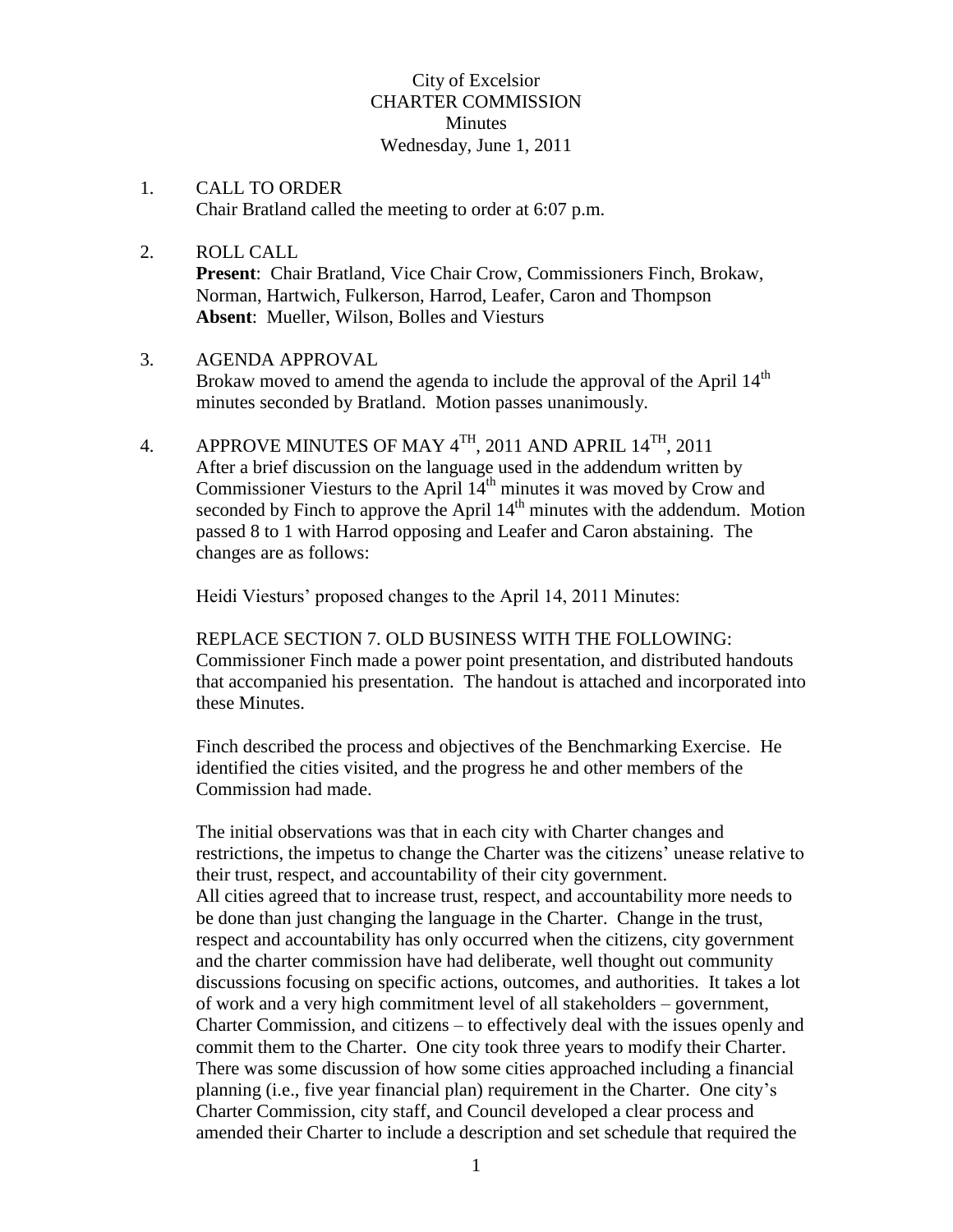city to publish a five year financial plan each year. That city even subsequently amended the provision, without the need for a community vote, to make it more efficient for that city to accommodate the reporting objectives. In contrast, another city does not have clear objectives and schedules in their charter, and they have not been preparing a long term financial plan despite the requirements in the city Charter.

Bratland stated that approving a 5-year financial plan by resolution is weaker than having a requirement in the Charter. Discussion ensued about resolutions, as opposed to ordinances, being the mechanism to approve each year the financial plan required by the a city's Charter.

It was noted that cities with Charter language that was specific, clear and unambiguous tends toward more trust, whereas Charter language that is hurried and less clear tends toward less trust. Viesturs commented that from the discussions with other cities, that if Charter amendments are not done right, it quickens the pace of degradation of the community.

The overall observation was that the most healthy and productive result occurred when all three levels of government (staff, Charter Commission, and Council) worked together on common issues to better the City, spoke openly and respectfully of their differences of opinions and duties, and understood and respected the role of each person/entity.

#### PAGE 4:

Change the sentence "Viesturs offered a Motion to Clarify the Motion of March 17, 2011, and worded her Motion as follows:"

To "Finch offered a Motion to Clarify the Motion of March 17, 2011. To the extent a maker of the Motion needed to be a Commissioner that voted "yea" on the March 17, 2011 Motion, Viesturs joined in making the Motion. The Motion was worded as follows:"

Change the sentence "The Viesturs Motion to Clarify …" to "The Finch/Viesturs Motion to Clarify…"

After a discussion regarding the May  $4<sup>th</sup>$  minutes it was moved by Finch and seconded by Crow to continue the May  $4<sup>th</sup>$  minutes until the next meeting. Motion passed 10 to1 with Hartwich opposing.

## 5. PUBLIC COMMENTS

None offered.

#### 6. OLD BUSINESS

Benchmarking Exercise Report Update: